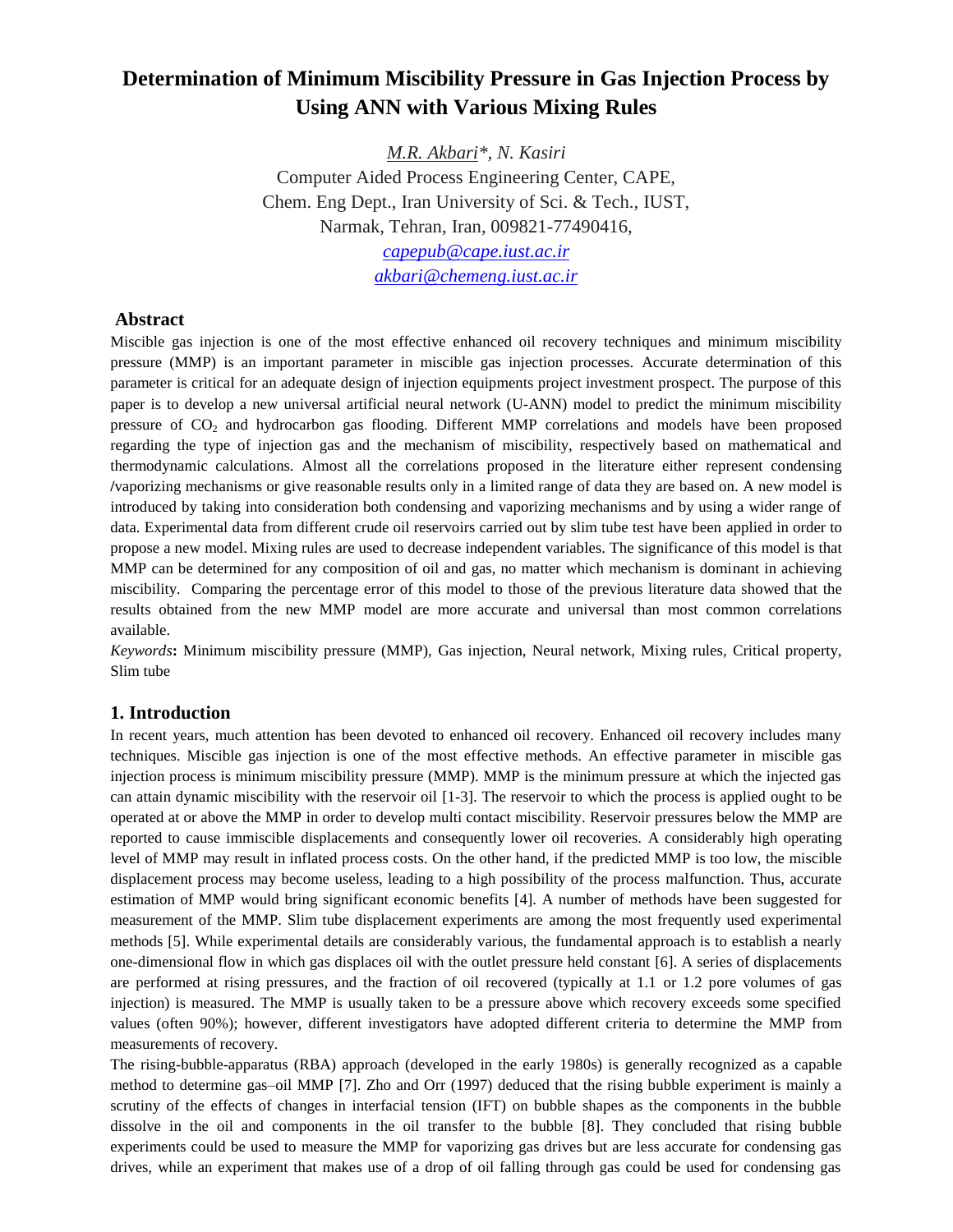drives. An experimental method which determines the density of the injection gas rich upper phase in contact with stock tank oil as a function of pressure was described for measuring gas-oil MMP at low temperatures below 50  $^{\circ}$ C [9]. An alternative approach utilizes the pressure at which the pure solvent reaches liquid-like densities [10]. This is achieved by extrapolating the vapor pressure curve of the solvent. Rao and Lee (2002), and Orr and Jessen (2007) reported that straight measuring interfacial tension of an oil–solvent mixture at reservoir conditions could provide a quick means of determining MMP [6,11].Experimental methods for MMP measurements are very costly and time consuming; therefore development of a highly accurate approach for determination of natural gas– oil MMP is usually required. To facilitate screening procedures and to gain insight into the miscible displacement process, many correlations have been proposed relating the MMP to the physical properties of the oil and displacing gas.

From the literature review, pure CO2–oil MMP correlations have been reported in Cronquist [12], Lee [13], Holm and Josendal [14], and Emera and Sarma [18]. On the other hand, impure CO2–oil MMP correlations have been reported in Kovarik [19], Alston et al. [15], Sebastian et al. [20], Eakin and Mitch [21], Dong [22], and Emera and Sarma [23]. In addition, pure or impure CO2–oil MMP correlations have been reported in Johnson and Pollin [24], Orr and Silva [25], Enick et al. [26], and Yuan et al. [27].However, the main concern with statistical techniques such as multiple linear and nonlinear regression techniques is the difficulties in satisfying many strict assumptions that are essential to justifying their applications, such as those of sample size, linearity, and continuity [17]. Therefore, nonlinear modeling techniques such as artificial neural networks are necessary for building a precise and reliable predictive model. Additionally, when artificial neural networks are used for prediction and forecasting, the underlying idea is similar to that used in traditional statistical approaches. In both cases, the unknown model parameters (i.e. the connection weights in the case of ANNs) are adjusted in order to obtain the best match between a historical set of model inputs and the corresponding outputs. Therefore, ANNs and statistical models are closely related. Consequently, the principles considered acceptable practices in the development of statistical models usually need careful attention. The main areas that should be addressed include data pre-processing, choice of adequate model inputs, choice of an appropriate network geometry, parameter estimation, and model validation.

## **2. Problem definition**

Miscible gas flooding is widely employed for improving or enhancing oil recovery for many oil reservoirs. A key parameter used for assessing the applicability of the process for a reservoir is the minimum miscibility pressure. Therefore, accurate prediction of minimum miscibility pressure is of utmost importance. There are many components in oil and gas-injected compositions which all of them are directly effective in MMP and are considered as independent variables in the proposed model. This data exists in PVT test reports. An attempt was made in this study to investigate the application of a neural networks concept for prediction of MMP in a gas injection process and establish a proper relation between independent and dependent variables. Of course, artificial neural network was used before while some independent variables (not all variables) were applied directly. However, the outstanding feature of this study is coupling mixing rules to benefit from all variables properties and then applying artificial neural network to simulate slim tube apparatus accurately.

## **3. Theoretical background**

A neural network is a powerful data modeling tool that is able to capture and represent complex input/output relationships. The motivation for the development of neural network technology stemmed from the desire to develop an artificial system that could perform "intelligent" tasks similar to those performed by the human brain. Neural networks resemble the human brain in the following two ways:

1. A neural network acquires knowledge through learning.

2. A neural network's knowledge is stored within inter-neuron connection strengths known as synaptic weights.

The true power and advantage of neural networks lies in their ability to represent both linear and non-linear relationships as well as to learn such relationships directly from the data being modeled. Traditional linear models are simply inadequate when it comes to modeling data that contains nonlinear characteristics. A neural network is a system of simple processing elements, called neurons, which are connected to a network by the architecture of the network, the magnitude of the weights and the processing element's mode of operation. The neuron is a processing element that takes a number of inputs(p), weights them(w), sums them up, adds a bias (b) and uses the results as the argument for a singular valued function (f), which results in the neurons output (a) [29].

The knowledge of the neural network is encoded in the values of its weights. The task of determining the weights is called training and is basically a conventional estimation problem. For this purpose, the back propagation strategy has become the most frequently used method that tends to reasonable answers [17].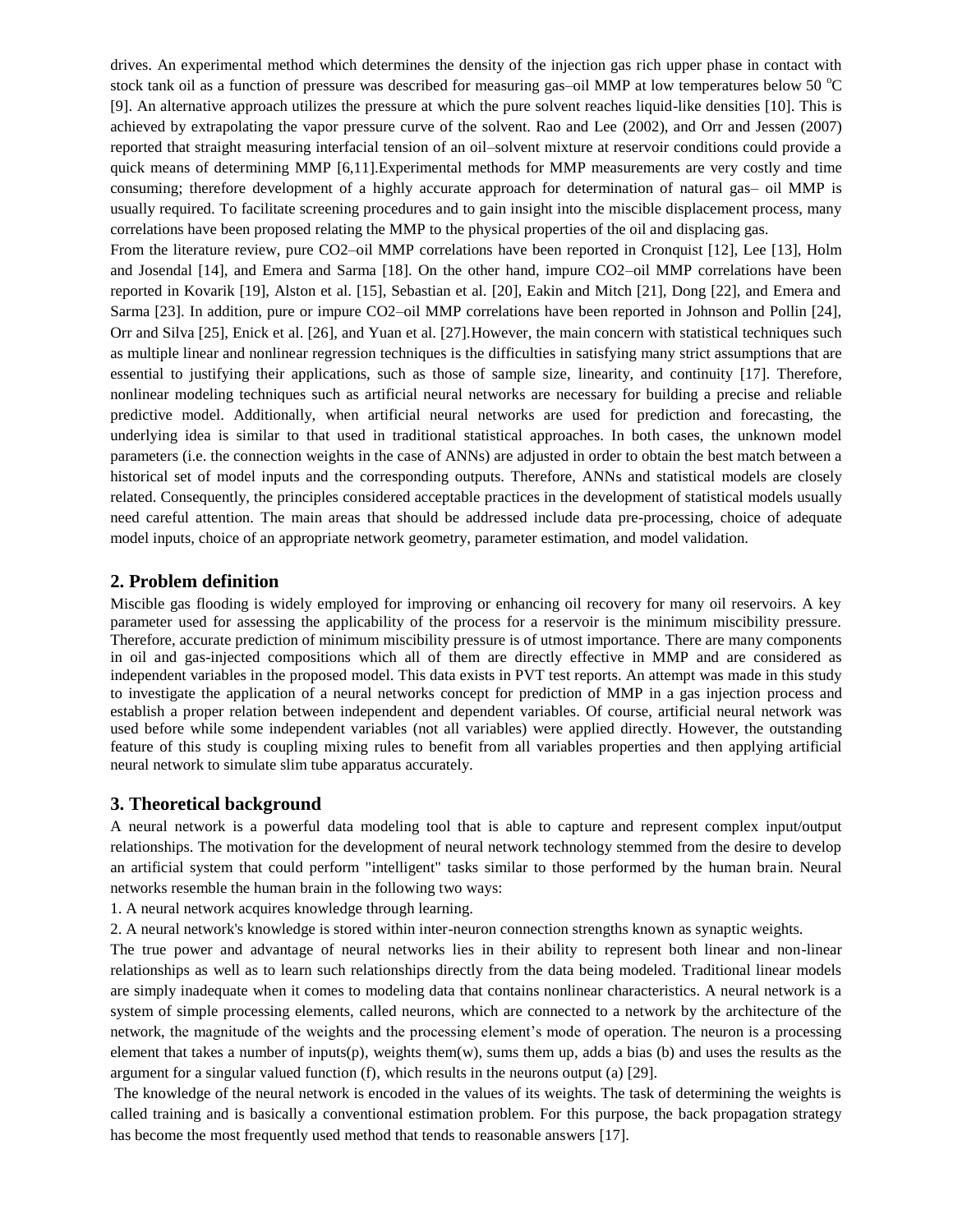The training function in this work updates weight and bias values according to Levenberg-Marquardt backpropagation optimization. Moreover, training occurs according to the function's training parameters.

### **4. Implementation**

#### **4.1 Mixing-rules method**

The direct application of mixing rules to the corresponding states principle (CSP) correlations to describe mixtures assumes that the behavior of a mixture in a reduced state is the same as some pure components in it. When the reducing parameters are critical properties and are made functions of composition, they are called pseudo critical properties because the values are not generally expected to be the same as the true mixture critical properties. Thus the assumption in applying corresponding states to mixtures is that the PVT behavior will be the same as that of a pure component whose  $T_c$  and  $P_c$  are equal to the pseudo-critical temperature,  $T_{cm}$ , and pseudo-critical pressure of the mixture, P<sub>cm</sub>, and other CSP parameters such as acentric factor can also be made adequately composition-dependent for reliable estimation purposes.

Thus, for the pseudo-critical temperature,  $T_{cm}$ , the simplest mixing rule is a mole fraction average method (Equation 1). This rule, often called one of the Kay's rules (Kay, 1936), can be satisfactory.

$$
T_{cm} = \sum_{i=1}^{n} y_i T_{ci} \tag{1}
$$

For the pseudo-critical pressure, P<sub>cm</sub>, a mole-fraction average of pure-component critical pressures is normally unsatisfactory. This is because the critical pressure for most systems goes through a maximum or minimum with composition. The only exceptions are when all components of the mixture have quite similar critical pressures and/or critical volumes. Equation 2 shows the simplest rule which can give acceptable  $P_{cm}$  values for two-parameter or three-parameter CSP is the modified rule of Prausnitz (1958) [31].

$$
P_{\rm cm} = \frac{Z_{\rm cm}RT_{\rm cm}}{V_{\rm cm}} = \frac{(\sum_{i=1}^{n} y_i Z_{ci})R(\sum_{i=1}^{n} y_i T_{ci})}{\sum_{i=1}^{n} y_i V_{ci}}
$$
(2)

Where all the mixture pseudo-critical  $Z_{cm}$ ,  $T_{cm}$ , and  $V_{cm}$  are given by mole-fraction averages (Kay's rule) and R is the universal gas constant. For three-parameter CSP, the mixture pseudo acentric factor is commonly given by a mole fraction average (Equation 3).

$$
\omega_{\rm cm} = \sum_{i=1}^{n} y_i \omega_{\rm ci} \tag{3}
$$

While no empirical binary (or higher order) interaction parameters are included in equations (1) to (3), good results may be obtained when these simple pseudo-mixture parameters are used in corresponding-states calculations for determining mixture properties [31].

#### **4.2. Factors affecting gas–oil MMP**

The key factors affecting gas–oil MMP are reservoir temperature, reservoir fluid composition, and composition of injected gas [3,4,15,18,20,24]. The reservoir temperature has a considerable effect on gas–oil MMP; as the temperature increases, the MMP increases and vice versa [16]. Rathmell, et al., (1971) stated that the existence of volatile components, such as methane in the crude oil leads to the increase of the gas–oil MMP, while the presence of intermediates  $C_2$  to  $C_6$  can reduce the gas–oil MMP [32]. Metcalfe and Yarborough (1974) argued that any gas–oil MMP correlation should take into account the presence of light ends and intermediates in the crude oil [33]. Alston, et al., (1985) in their experimental slim-tube tests showed that the oil recovery decreases at gas breakthrough and the resulting gas–oil MMP increases by improving the ratio between the amounts of volatiles to intermediates in the crude oil composition. In addition, Alston, et al. stated that molecular weight of  $C_5^+$  is better for the correlation intention than the oil API gravity [15]. Also, Cronquist (1978) used the temperature and molecular weight of  $C_5^+$  as correlation parameters as well as the volatile mole percentage of  $C_1$  and  $N_2$  in the crude oil. In addition, the presence of non-CO<sub>2</sub> components (e.g., C<sub>1</sub>, H<sub>2</sub>S, N<sub>2</sub>, or intermediate hydrocarbons components such as C<sub>2</sub>, C<sub>3</sub>, and C<sub>4</sub>) in the injected gas brings about a big effect on the gas–oil MMP, either increasing or decreasing it contingent on the component type [15]. As a general rule, the presence of  $H_2S$  or intermediate hydrocarbon components in the injected gas lessens the gas–oil MMP, while the presence of  $C_1$  or  $N_2$  in the injected gas considerably increases the gas–oil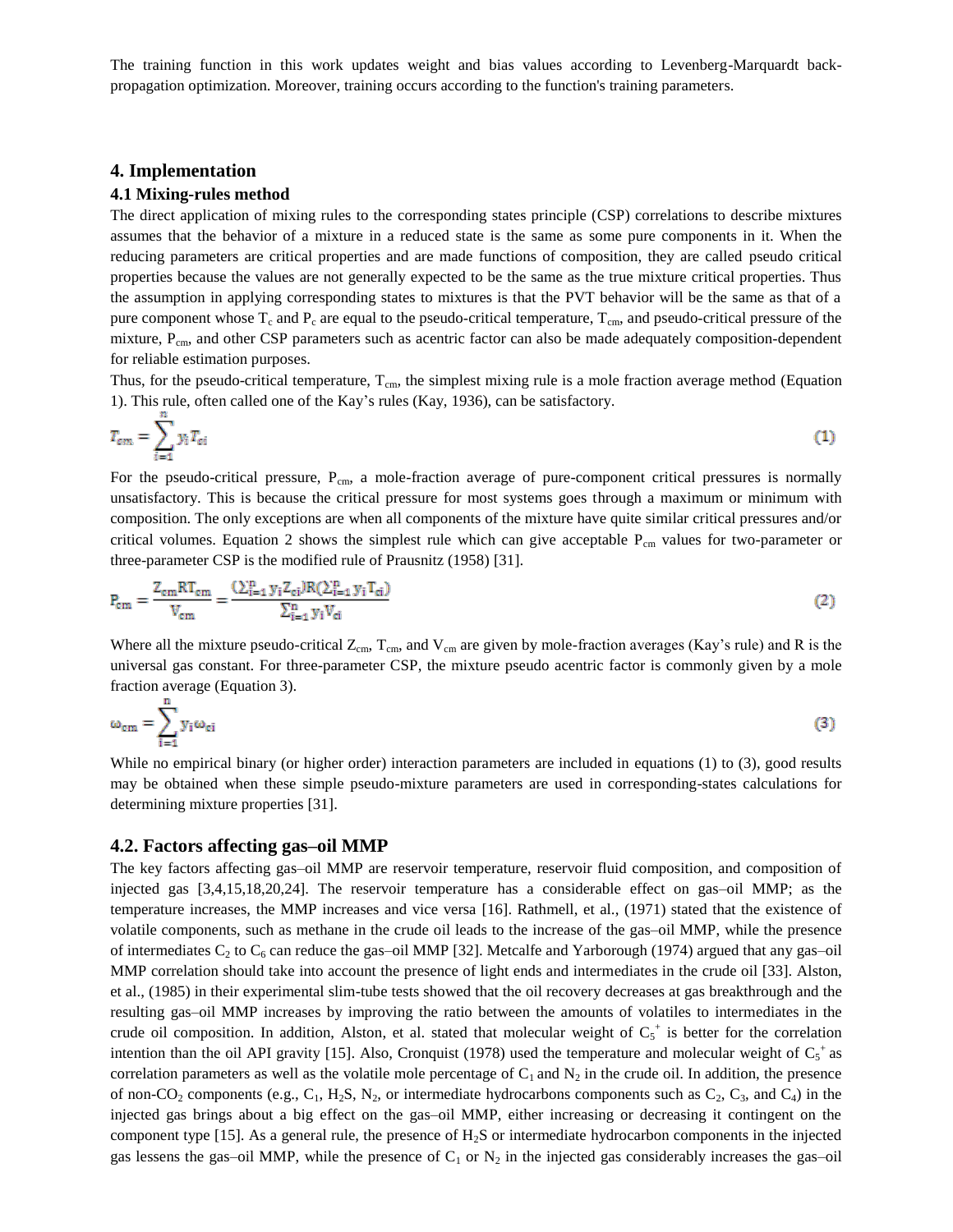MMP [18]. Nitrogen from flue gas and  $C_1$  from re-injected  $CO_2$  are the large possible impurities to  $CO_2$  and the recycled CO<sub>2</sub>. The severance of such components from the injected gas is hard and expensive. The present tendency is to apply the flue gas stream without purification in the injected gas stream.

Indeed, the existence of non-  $CO_2$  components (e.g., H<sub>2</sub>S, SO<sub>x</sub>, and  $C_2-C_4$ ) with critical temperatures higher than that of  $CO<sub>2</sub>$  (31°C) causes an improvement in the solubility of the injected gas in reservoir oil [22]. This results in an increased injected-gas pseudo-critical temperature and a lower MMP. On the other hand, the existence of components (e.g.,  $N_2$ ,  $O_2$ , and  $C_1$ ) with lower critical temperatures causes a reduction in the solubility of the injected gas in reservoir oil and produces the opposite effect.

Wilson (1960) stated that the pseudo-critical temperature of the injected gas affects MMP, and it could be used as a parameter in a miscibility correlation [33]. Likewise, Rutherford (1962) found, empirically, that the hydrocarbon gas/oil MMP in hydrocarbon miscible floods is a function of the injected-gas pseudo-critical temperature at a constant pressure [34]. Jacobson (1972) also suggested a similar scheme of using the pseudo-critical temperature as a correlation parameter for acid gases ( $CO<sub>2</sub>$  with H<sub>2</sub>S)/oil MMP prediction. However, instead of using actual values, apparent critical temperatures were used for non-hydrocarbon components as correlation parameters [35]. Alston, et al. followed a similar approach to correlate impure  $CO_2$ /oil MMP using the injected-gas pseudo-critical temperature, where apparent critical temperatures for  $C_2$  and  $H_2S$  components (51.67°C) were also used to determine the pseudocritical temperature with the weight-fraction mixing rule. They found that the weight-fraction mixing rule provided better results than the mole-fraction method [15]. Similarly, Kovarik (1985) presented a correlation that is also based on the pseudo-critical temperature. In addition to the weight-fraction mixing rule, he used the mole-fraction rule to determine the pseudo-critical temperature and found that the two methods presented similar results [19].

Moreover, Sebastian, et al. (1985) also used the mole-fraction mixing rule to determine the injected-gas pseudocritical temperature in developing their impure  $CO_2$ /oil MMP correlation. They also used an apparent critical temperature (51.67 $\degree$ C) for H<sub>2</sub>S [20]. Dong (1999) presented a similar approach to that of Sebastian, et al., but instead of using apparent critical temperatures, he used a factor with non- $CO_2$  components (H<sub>2</sub>S, SO<sub>2</sub>, N<sub>2</sub>, and C<sub>1</sub>) in determining the injected-gas pseudo-critical temperature to represent the strength of these components in changing the apparent critical temperature of the injected impure  $CO<sub>2</sub>$  relative to pure  $CO<sub>2</sub>$  [22].

### **4.3. A method for decreasing the number of input variables**

Due to the existence of pseudo components in oil composition and its effect on MMP, critical property of this component must be initially determined. There are several correlations for estimating the critical property of pseudo component. Most of these correlations use specific gravity and molecular weight as a correlation parameter [36]. Boozarjomehry, et al. (2005) showed Riazi - Dobert and Twu correlations are more matched with experimental data among the present correlations to estimate the pseudo component critical temperature [37].

The present study considers 27 independent variables as oil composition, pseudo component property in oil (specific gravity and molecular weight), injected gas composition and reservoir temperature. So this algorithm is used to decrease the input variables as well as to increase the neural network efficiency.

1- Weight / mole fraction mixing rules are used to decrease the input variables.

2- Critical temperature and critical acentric factor of mixture are used as pseudo component variables.

3-Riazi – Dobert and Twu correlation are applied to estimating  $C_7^+$  critical temperature and Lee Kesler correlation are used to estimating  $C_7^+$  critical acentric factor.

4-  $H_2S$  and  $C_2$  Critical temperature are considered both apparent and actual.

5- Parameters  $T_{\text{ro}}$  and  $T_{\text{rg}}$  are used to dimensionless pseudo critical temperature oil and gas, and are applied instead of such variables ( $T_{cmix\_Oil}$  and  $T_{cmix\_Gas}$ ) in some data sets generated. These parameters are defined in equations 4 & 5.

$$
T_{ro} = T_{cmix\_Oil} T_{Reservoir}
$$
\n
$$
T_{rg} = T_{cmix\_Gas} T_{Reservoir}
$$
\n(4)

Therefore, taking the above mentioned statements into consideration helps to generate 16 data sets the details for each being showed in table 1.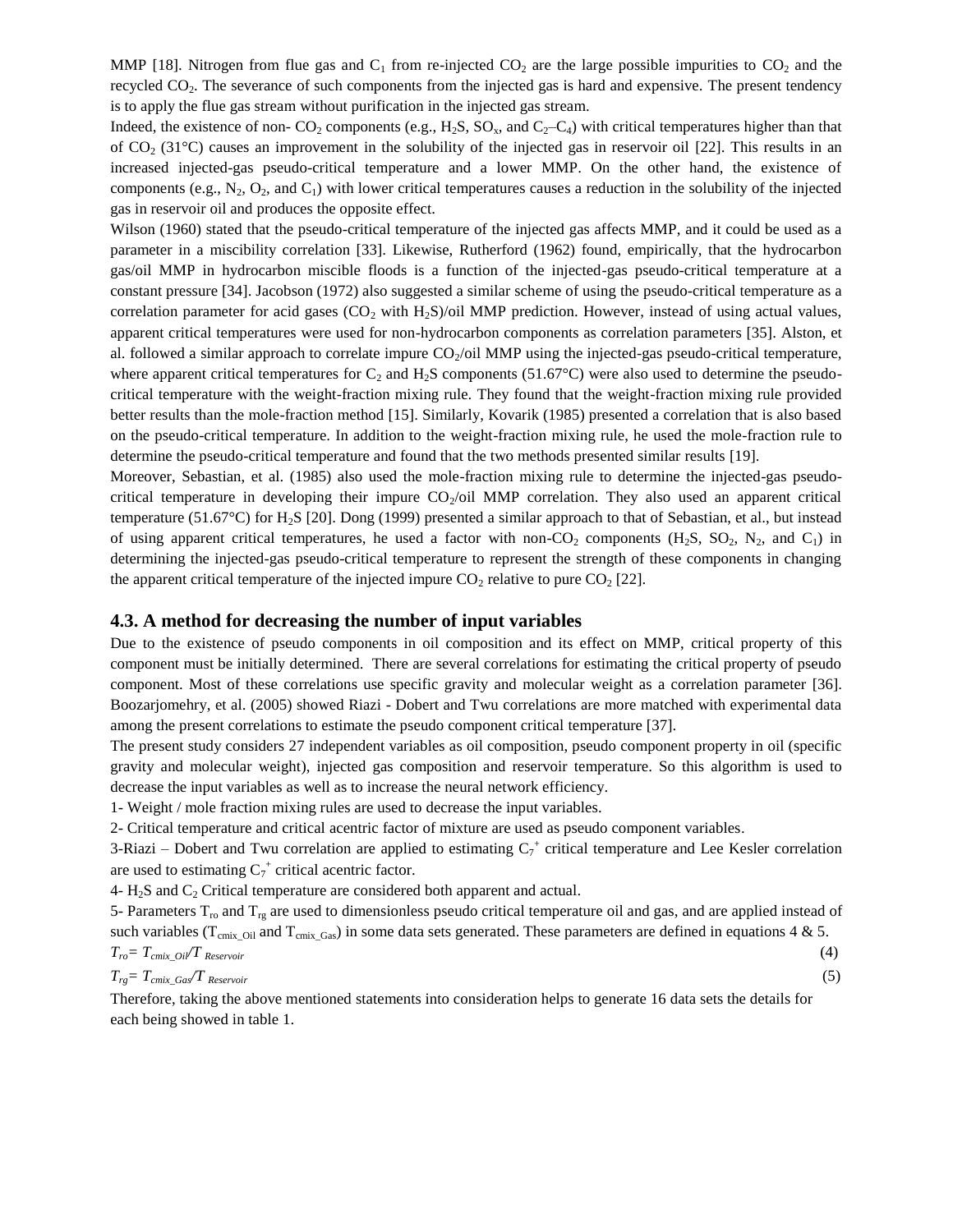| Method No.  | Mixing Rule            | $C_7$ <sup>+</sup> Critical Temperature | Actual / Apparent Critical        | $T_{\rm ro}$ and $T_{\rm re}$ as |
|-------------|------------------------|-----------------------------------------|-----------------------------------|----------------------------------|
|             |                        | Correlation                             | Temperatures for $C_2$ and $H_2S$ | <b>Input Variables</b>           |
| Data Set 1  | Mole Fraction          | Riazi & Daubert                         | Actual                            | N <sub>0</sub>                   |
| Data Set 2  | Mole Fraction          | Twu                                     | Actual                            | N <sub>o</sub>                   |
| Data Set 3  | <b>Weight Fraction</b> | Riazi & Daubert                         | Actual                            | No                               |
| Data Set 4  | <b>Weight Fraction</b> | Twu                                     | Actual                            | N <sub>o</sub>                   |
| Data Set 5  | Mole Fraction          | Riazi & Daubert                         | Actual                            | Yes                              |
| Data Set 6  | Mole Fraction          | Twu                                     | Actual                            | Yes                              |
| Data Set 7  | <b>Weight Fraction</b> | Riazi & Daubert                         | Actual                            | Yes                              |
| Data Set 8  | <b>Weight Fraction</b> | Twu                                     | Actual                            | Yes                              |
| Data Set 9  | Mole Fraction          | Riazi & Daubert                         | Apparent                          | N <sub>o</sub>                   |
| Data Set 10 | Mole Fraction          | Twu                                     | Apparent                          | N <sub>o</sub>                   |
| Data Set 11 | <b>Weight Fraction</b> | Riazi & Daubert                         | Apparent                          | No                               |
| Data Set 12 | <b>Weight Fraction</b> | Twu                                     | Apparent                          | N <sub>o</sub>                   |
| Data Set 13 | Mole Fraction          | Riazi & Daubert                         | Apparent                          | Yes                              |
| Data Set 14 | Mole Fraction          | Twu                                     | Apparent                          | Yes                              |
| Data Set 15 | <b>Weight Fraction</b> | Riazi & Daubert                         | Apparent                          | Yes                              |
| Data Set 16 | <b>Weight Fraction</b> | Twu                                     | Apparent                          | Yes                              |

**Table1- Considerations taken in generating different data sets** 

### **4.4. Neural network principles and advantages**

Artificial neural network (ANN) is defined as a powerful data modeling tool that is able to capture and represent complex input/output relationships. The true power and advantage of neural networks lies in their ability to represent both linear and non-linear relationships as well as to learn such relationships directly from the data being modeled. Traditional linear models are simply inadequate when it comes to modeling data that contain nonlinear characteristics. The knowledge of the neural network is encoded in the values of its weights. The task of determining the weights is called training and is basically a conventional estimation problem. For this purpose, the back propagation strategy has become the most frequently used method that tends to yield reasonable answers. The training function updates weight and bias values according to the Levenberg-Marquardt back-propagation optimization. [29].

## **4.5. Developing the gas–oil MMP Model**

The choice of a specific class of network for the simulation of a nonlinear system of variables depends on a variety of factors such as the accuracy desired and the prior information concerning the input-output pairs. Feed forward neural network was assumed for all the runs. Feed forward networks often have one or more hidden layers of sigmoid neurons followed by an output layer of linear neurons [29].

The structure of the neural network is constructed in a way that the difference between the predicted and observed (actual) values in the output vector is as small as possible. The most successful ANN architecture is the one that has the smallest prediction error on a data set for which it was not trained or the one with the least difference between the correlation coefficients  $(R)$  of the training set and the testing set [17]. The total number of data utilized in this work is 128. In this study various neural network architectures were investigated in order to obtain desired models for predicting MMP as a function of selected input variables. Different models on the number of hidden layers as well as the number of neurons in each hidden layer were also analyzed (table 2).

Finally, the architecture of the neural network model was optimized by applying different amounts of hidden neurons. In this study, a one-hidden layer and two- hidden layer feed-forward back propagation network is created.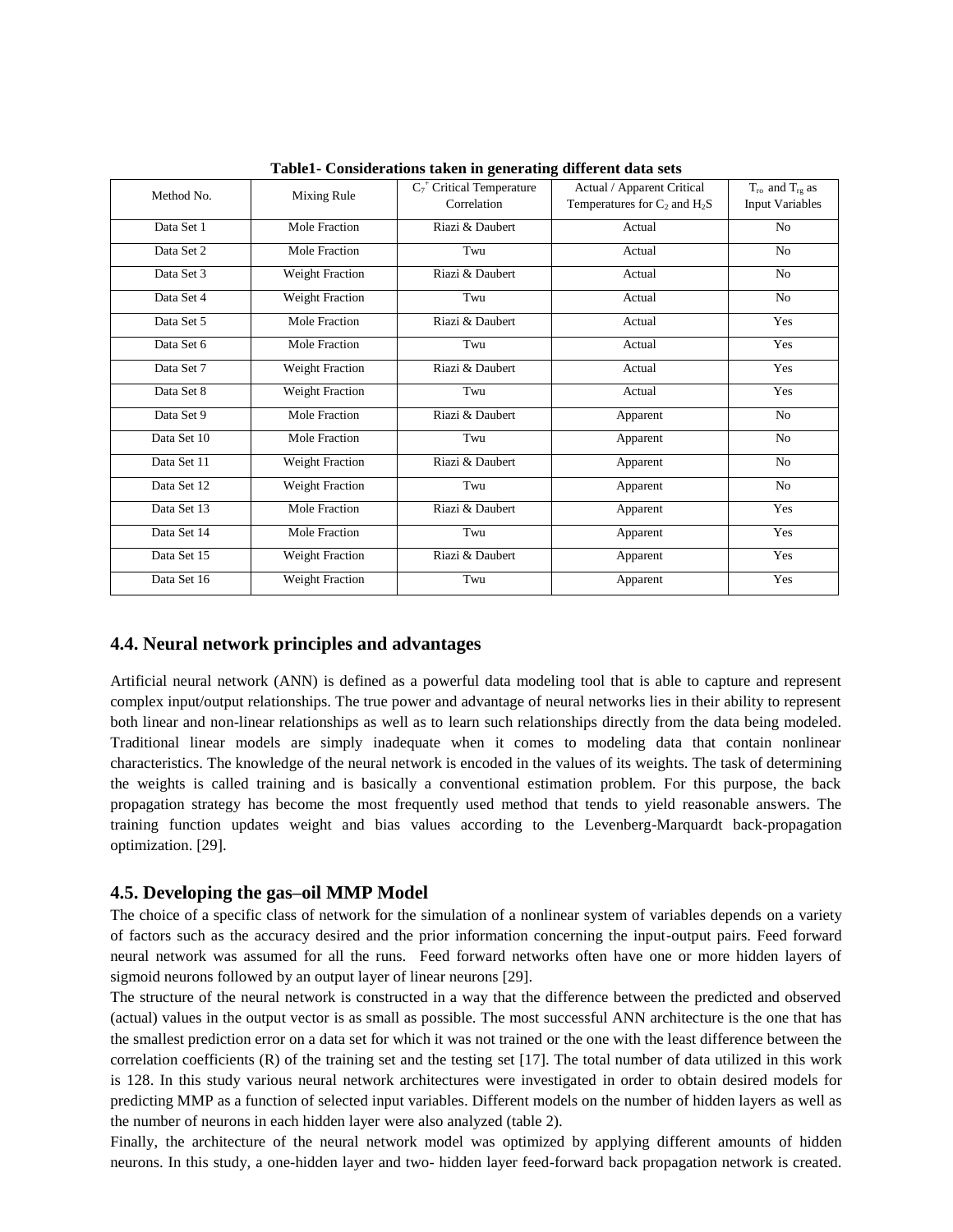The first and second hidden layers have TANSIG neurons. TANSIG is the "hyperbolic tangent sigmoid transfer function". It calculates the output of a layer from its net input. The hidden layers have weights coming from the input. Each subsequent layer has a weight coming from the previous layer. Both layers have biases. The last layer is the network output.

Since the neural networks use neurons that can be trained, the universality of the model depends on the number and range of data. As the number and range of data increases, the universality of the model shall also increase. Table 3 shows the range on input data wider than other models.

|                      | No. of            | No. of Neurons in                | No. of Neurons                                       | Table 3 - Input variables range. |        |                               |                            |         |
|----------------------|-------------------|----------------------------------|------------------------------------------------------|----------------------------------|--------|-------------------------------|----------------------------|---------|
| Model no.<br>Model 1 | Layer             | hidden layer 1<br>$\overline{2}$ | in hidden layer 2<br>$\overline{\phantom{0}}$        |                                  |        | Oil compassion<br>$(Mole \%)$ | Gas compassion<br>(Mole %) |         |
| Model 2<br>Model 3   | 1<br>1            | 5<br>10                          | $\overline{\phantom{0}}$<br>$\overline{\phantom{0}}$ | Component                        | Lower  | Upper                         | Lower                      | Upper   |
| Model 4              | 1                 | 20                               | $\overline{a}$                                       |                                  | limit  | Limit                         | limit                      | Limit   |
| Model 5              | 1                 | 30                               | $\overline{\phantom{0}}$                             | N2                               | 0.00   | 1.25                          | 0.00                       | 19.00   |
| Model 6              | $\mathbf{1}$      | 40                               | ÷,                                                   | H2S                              | 0.00   | 2.32                          | 0.00                       | 50.00   |
| Model 7<br>Model 8   | $\mathbf{1}$<br>1 | 50<br>60                         | ÷,<br>$\overline{\phantom{0}}$                       | CO <sub>2</sub>                  | 0.00   | 15.57                         | 0.00                       | 100.00  |
| Model 9              | $\overline{2}$    | 3                                | $\overline{2}$                                       | C1                               | 4.07   | 56.86                         | 0.00                       | 100.00  |
| Model 10             | $\overline{c}$    | 5                                | 5                                                    | C2                               | 0.75   | 46.83                         | 0.00                       | 20.00   |
| Model 11             | $\overline{c}$    | 10                               | 5                                                    |                                  |        |                               |                            |         |
| Model 12             | $\overline{c}$    | 15                               | 5                                                    | C <sub>3</sub>                   | 0.30   | 12.39                         | 0.00                       | 45.70   |
| Model 13             | $\mathfrak{2}$    | 10                               | 10                                                   | iC4                              | 0.19   | 3.20                          | 0.00                       | 10.00   |
| Model 14             | $\overline{2}$    | 25                               | 5                                                    | nC4                              | 0.00   | 6.46                          | 0.00                       | 17.88   |
| Model 15             | $\overline{c}$    | 20                               | 10                                                   |                                  |        |                               |                            |         |
| Model 16             | $\overline{c}$    | 15                               | 15                                                   | iC5                              | 0.01   | 2.45                          | 0.00                       | 1.70    |
| Model 17             | $\overline{2}$    | 35                               | 5                                                    | nC5                              | 0.00   | 3.77                          | 0.00                       | 4.76    |
| Model 18             | $\overline{c}$    | 30                               | 10                                                   | C <sub>6</sub>                   | 0.00   | 7.35                          | 0.00                       | 3.00    |
| Model 19             | $\overline{2}$    | 20                               | 20                                                   |                                  |        |                               |                            |         |
| Model 20             | $\overline{c}$    | 30                               | 20                                                   | $\mathbf{C}_7{}^+$               | 16.59  | 80.75                         | 0.00                       | $5.09*$ |
|                      |                   |                                  |                                                      | $SpGr(C_7^+)$                    | 0.75   | 0.90                          | $\overline{\phantom{a}}$   |         |
|                      |                   |                                  |                                                      | $Mw (C_7^+)$                     | 121.91 | 326.91                        | $\overline{\phantom{a}}$   |         |

| Table 2 - Different neural networks models. |  |
|---------------------------------------------|--|
|---------------------------------------------|--|

\* Mole percent of heptanes in gas composition

T Reservoir (F) 90.00 350.00 - -Experiment MMP (Psia)  $950.00 \begin{array}{|c|c|c|} 6814.7 & - & \end{array}$ 

This study concerns data collected from Glaso [16], Kuo [30], Firoozabadi [38], Metcalfe [5], Rathmell [32], Alston [15], Sebastian [22], Pedrod [6], Emera [23], slim-tube experiment on Iranian oil reservoir  $\alpha \& \beta$  [28] that it includes 128 oil and gas samples.

The following procedures were used after calculating necessary parameters for network training:

1) Normalizing the inputs and targets

2) Creating the network

3) Dividing up samples for testing

4) Training the network

5) Simulating the network

6) Reversing normalized outputs

7) Plot regression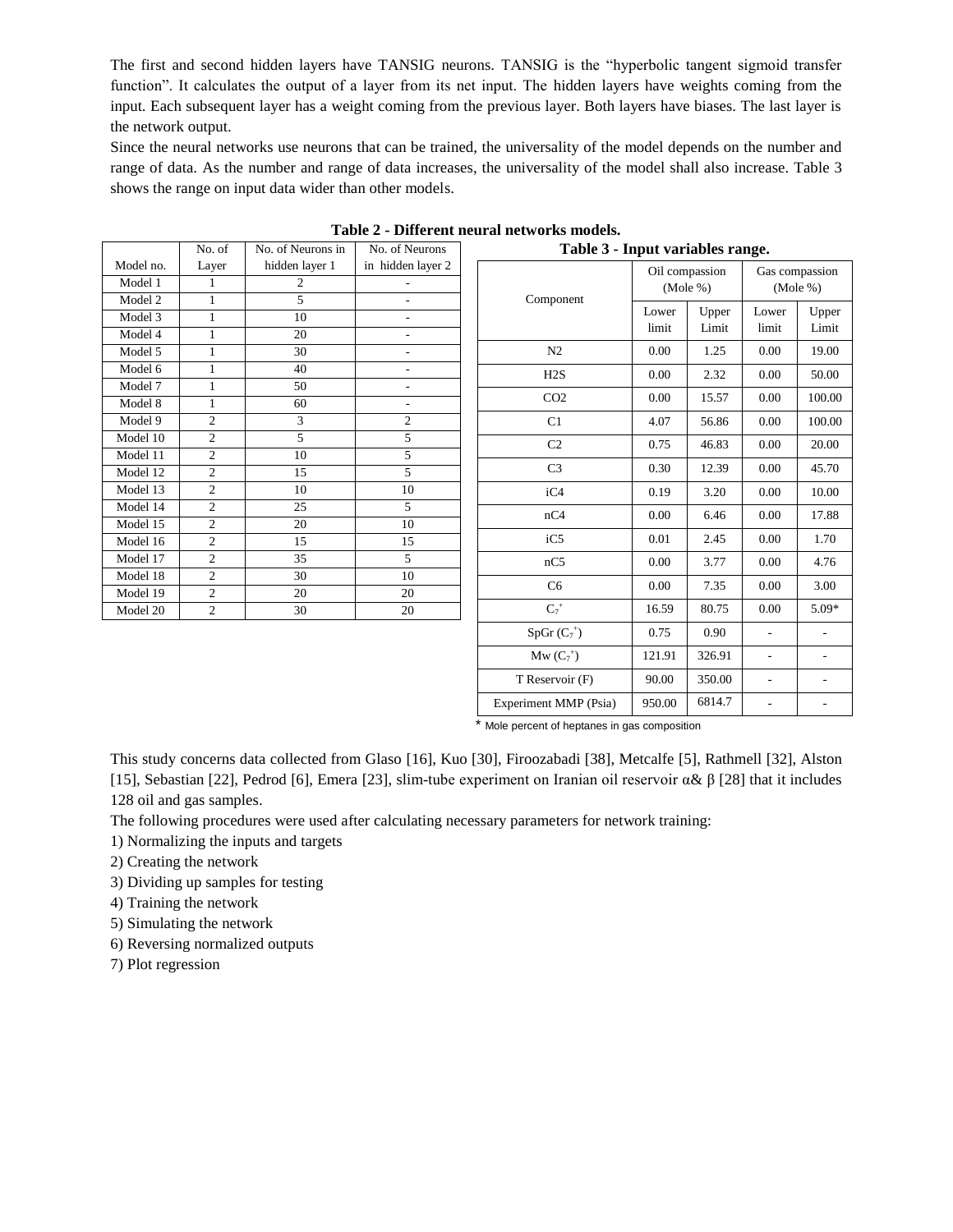## **5. Results and discussion**

Initially, to investigate the ability of the developed gas–oil MMP model and also in order to avoid over-training, about 20 percent of the input-output data was randomly selected for the network testing and the rest was selected for network training and validation. After utilizing the program, a minimum average absolute relative error (AARE) for different models and data sets were gained (table 4).

Data set 4 has lowest minimum AARE among all other data sets. Minimum AARE is 0.0609 for this data set. Data set 4 was used to generate weight fraction mixing rules and Twu correlation to estimate critical temperature  $C_{7+}$ . Also actual critical temperatures were used for  $C_2$  and  $H_2S$  components. To determine best neural network model with minimum errors, the result for different models were investigated. Table 5 shows the best outputs of variety models for different data sets. The minimum AARE for the data set 4 with model 5 is 0.0237 which is the lowest error among all data sets with different models. Model 5 is the one – hidden layered neural network with 30 neurons. Based on neural networks theory, as the number of neurons increases, the value of errors will be decreased and with more increasing in number of neurons, the value of errors will increase due to enhance of freedom degree [29]. Fig. 1 & 2 show the minimum AARE for different models and data sets with one and two hidden layers. As can be seen in Fig. 1, the minimum error has occurred in a model with 30 neurons.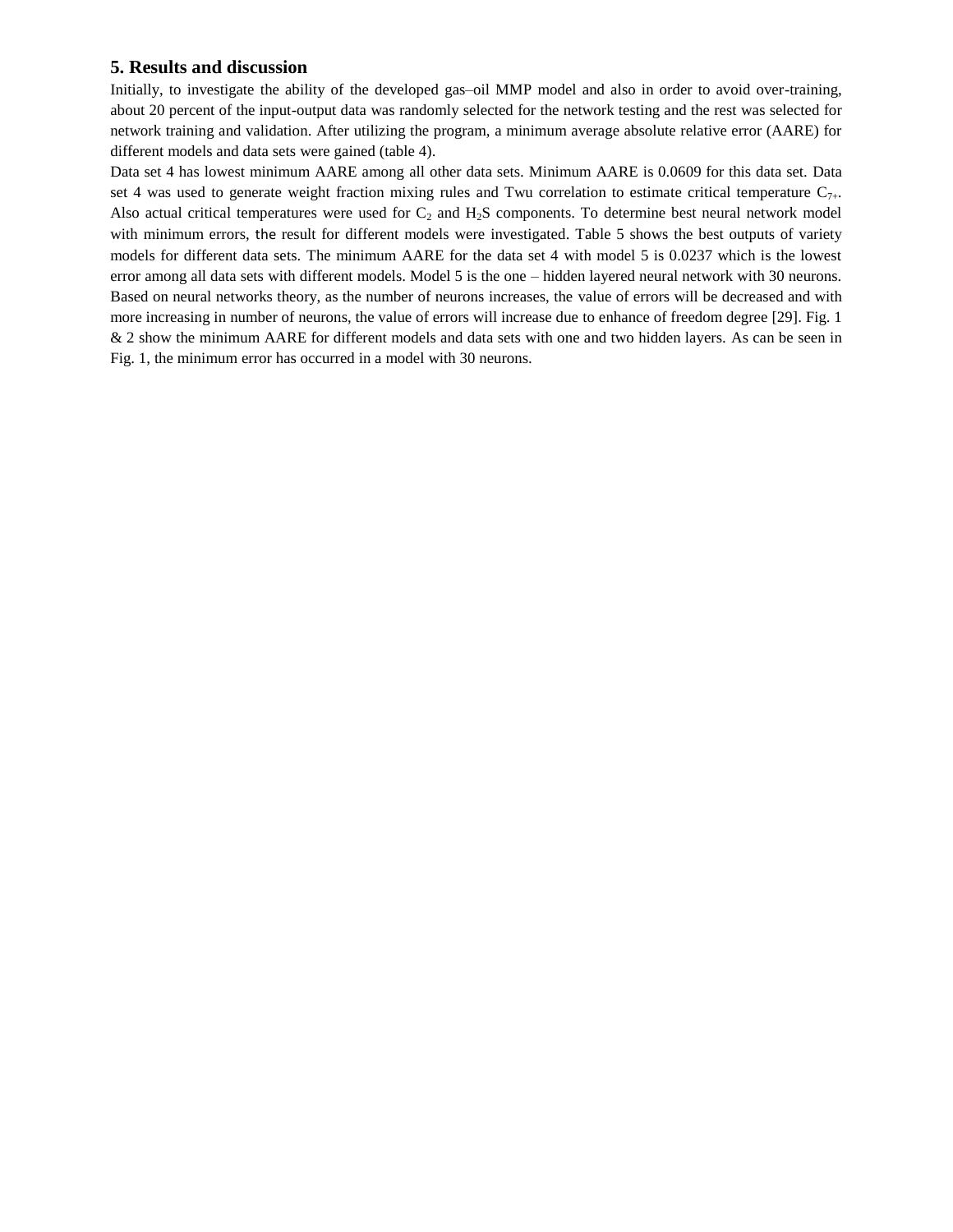

**Fig. 1. Minimum average absolute relative error (AARE) versus different single hidden layer neural network.**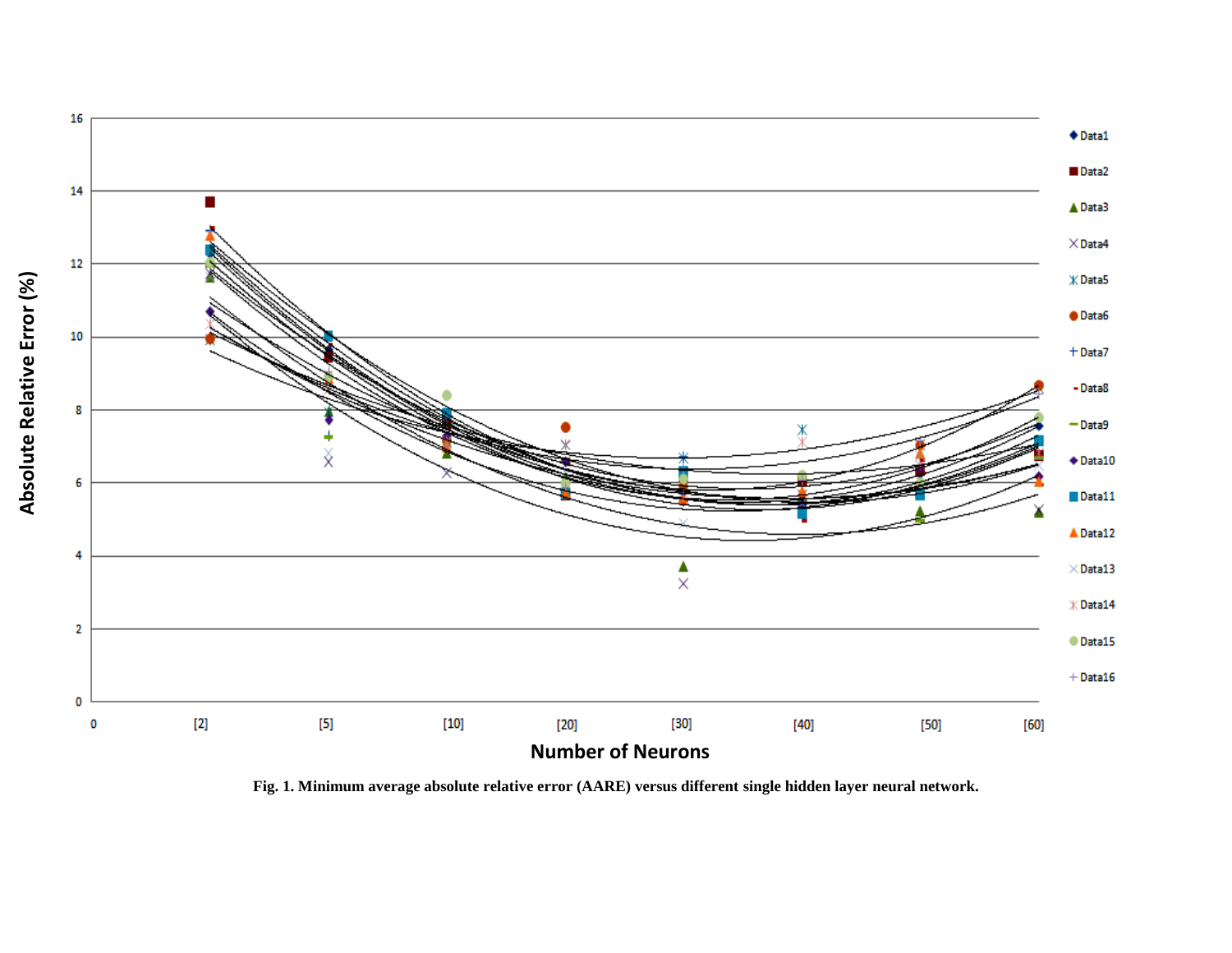

**Fig. 2. Minimum average absolute relative error (AARE) versus different double hidden layers neural network.**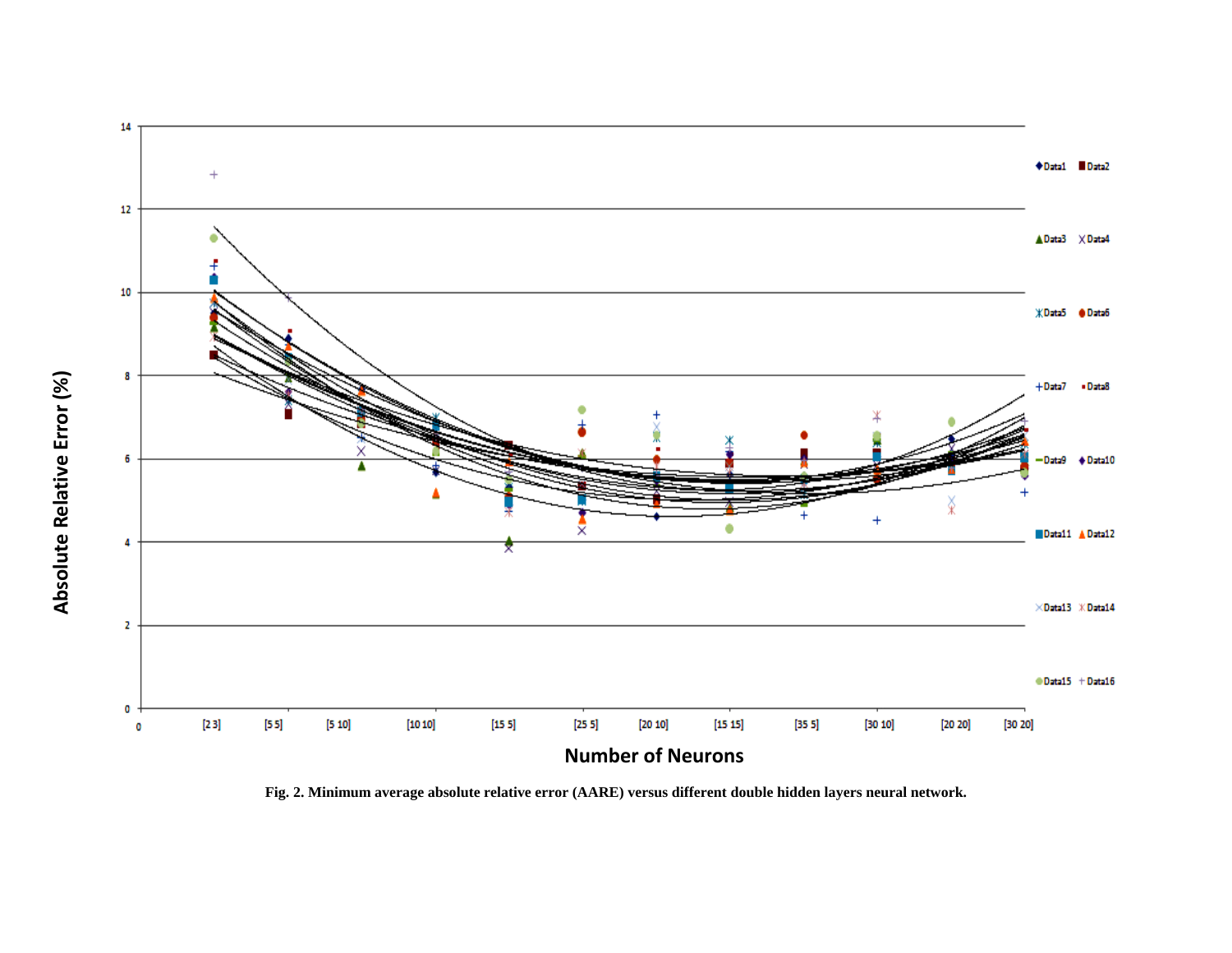Typically, an application of back-propagation requires both a training set and a test set. Both the two sets contain input/output pattern pairs. While the training set is used to train the network, the test set is used to assess the performance of the network after the training is complete. To provide the best test of network performance, the test set should be different from the training set. The most successful ANN architecture is the one that has the smallest prediction error on a data set for which it was not trained. For Data Set 4 with model 5, 20 percent of data select for test set and training was run with 80 percent extant. The scatter plot in Fig. 3 presents comparison of the measured gas - oil MMP values with the new ANN model derived ones after training for Data Set 4. The results of the test data are shown in Fig.4



**Fig. 3.The experimental versus ANN simulated gas-oil MMP (Train). Fig. 4.The experimental versus ANN simulated gas-oil MMP (Test).**

The correlation coefficient (R) test data is 0.998 which shows a high fitness with the experimental data. The correlation coefficient and the error resulted from the experimental and predicted values for this model (Data Set 4 with model 5) are presented in table 6.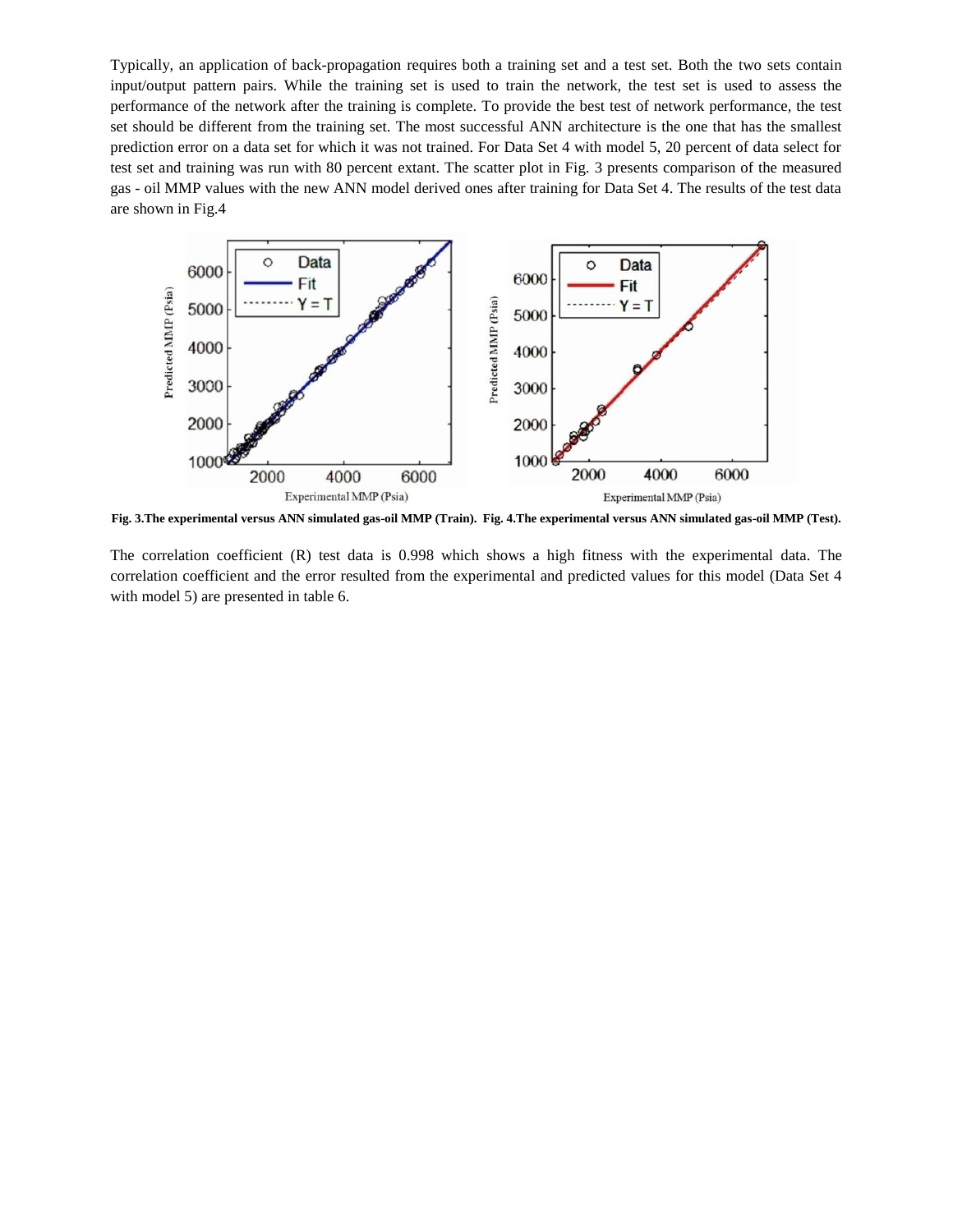| NN.                                      | Data Set | Data Set       | Data Set | Data Set         | Data Set | Data Set | Data Set | Data Set | Data Set         | Data Set | Data Set | Data Set | Data Set | Data Set | Data Set | Data Set        |
|------------------------------------------|----------|----------------|----------|------------------|----------|----------|----------|----------|------------------|----------|----------|----------|----------|----------|----------|-----------------|
| Model                                    |          | $\overline{2}$ | 3        | $\boldsymbol{4}$ | 5        | 6        | 7        | 8        | $\boldsymbol{9}$ | 10       | 11       | 12       | 13       | 14       | 15       | 16 <sup>1</sup> |
| Model 1                                  | 0.0927   | 0.0968         | 0.1164   | 0.1272           | 0.0992   | 0.0994   | 0.1293   | 0.1299   | 0.0894           | 0.0970   | 0.1239   | 0.1279   | 0.1064   | 0.1035   | 0.1205   | 0.1288          |
| Model 2                                  | 0.0863   | 0.0745         | 0.0796   | 0.0656           | 0.0793   | 0.0890   | 0.0729   | 0.0978   | 0.0724           | 0.0771   | 0.1003   | 0.0886   | 0.0682   | 0.0855   | 0.0889   | 0.0905          |
| <b>Model 3</b>                           | 0.0771   | 0.0761         | 0.0680   | 0.0656           | 0.0712   | 0.0714   | 0.0778   | 0.0769   | 0.0754           | 0.0727   | 0.0789   | 0.0698   | 0.0709   | 0.0716   | 0.0841   | 0.0773          |
| Model 4                                  | 0.0601   | 0.0565         | 0.0613   | 0.0584           | 0.0703   | 0.0753   | 0.0585   | 0.0652   | 0.0656           | 0.0656   | 0.0569   | 0.0574   | 0.0627   | 0.0704   | 0.0599   | 0.0588          |
| Model 5                                  | 0.0575   | 0.0616         | 0.0523   | 0.0237           | 0.0667   | 0.0591   | 0.0672   | 0.0632   | 0.0610           | 0.0550   | 0.0629   | 0.0558   | 0.0489   | 0.0572   | 0.0610   | 0.0639          |
| Model 6                                  | 0.0541   | 0.0604         | 0.0562   | 0.0565           | 0.0745   | 0.0617   | 0.0568   | 0.0496   | 0.0625           | 0.0542   | 0.0517   | 0.0576   | 0.0543   | 0.0712   | 0.0620   | 0.0656          |
| Model 7                                  | 0.0623   | 0.0635         | 0.0372   | 0.0591           | 0.0805   | 0.0703   | 0.0596   | 0.0661   | 0.0496           | 0.0641   | 0.0568   | 0.0681   | 0.0675   | 0.0649   | 0.0621   | 0.0715          |
| Model 8                                  | 0.0557   | 0.0673         | 0.0518   | 0.0527           | 0.0761   | 0.0868   | 0.0780   | 0.0595   | 0.0669           | 0.0617   | 0.0714   | 0.0504   | 0.0747   | 0.0680   | 0.0778   | 0.0642          |
| Model 9                                  | 0.0952   | 0.0851         | 0.0917   | 0.0950           | 0.0977   | 0.0938   | 0.1065   | 0.1078   | 0.0827           | 0.0837   | 0.1031   | 0.0958   | 0.0977   | 0.0873   | 0.1132   | 0.1256          |
| Model 10                                 | 0.0689   | 0.0606         | 0.0796   | 0.0730           | 0.0639   | 0.0840   | 0.0875   | 0.0908   | 0.0676           | 0.0762   | 0.0541   | 0.0823   | 0.0788   | 0.0756   | 0.0836   | 0.0858          |
| Model 11                                 | 0.0769   | 0.0704         | 0.0584   | 0.0618           | 0.0711   | 0.0638   | 0.0552   | 0.0679   | 0.0716           | 0.0711   | 0.0712   | 0.0525   | 0.0649   | 0.0715   | 0.0684   | 0.0718          |
| Model 12                                 | 0.0558   | 0.0616         | 0.0647   | 0.0584           | 0.0640   | 0.0550   | 0.0454   | 0.0659   | 0.0657           | 0.0605   | 0.0717   | 0.0655   | 0.0551   | 0.0743   | 0.0654   | 0.0599          |
| Model 13                                 | 0.0583   | 0.0642         | 0.0517   | 0.0573           | 0.0697   | 0.0643   | 0.0685   | 0.0697   | 0.0612           | 0.0655   | 0.0502   | 0.0420   | 0.0663   | 0.0614   | 0.0717   | 0.0651          |
| Model 14                                 | 0.0509   | 0.0617         | 0.0615   | 0.0529           | 0.0499   | 0.0663   | 0.0681   | 0.0597   | 0.0637           | 0.0371   | 0.0620   | 0.0655   | 0.0538   | 0.0646   | 0.0720   | 0.0779          |
| Model 15                                 | 0.0433   | 0.0502         | 0.0556   | 0.0524           | 0.0651   | 0.0600   | 0.0708   | 0.0625   | 0.0525           | 0.0547   | 0.0556   | 0.0424   | 0.0675   | 0.0581   | 0.0659   | 0.0659          |
| Model 16                                 | 0.0564   | 0.0591         | 0.0585   | 0.0370           | 0.0646   | 0.0590   | 0.0617   | 0.0673   | 0.0534           | 0.0612   | 0.0630   | 0.0407   | 0.0580   | 0.0646   | 0.0431   | 0.0617          |
| Model 17                                 | 0.0561   | 0.0612         | 0.0598   | 0.0587           | 0.0541   | 0.0659   | 0.0466   | 0.0553   | 0.0490           | 0.0604   | 0.0631   | 0.0563   | 0.0524   | 0.0641   | 0.0556   | 0.0767          |
| Model 18                                 | 0.0534   | 0.0634         | 0.0503   | 0.0386           | 0.0533   | 0.0567   | 0.0476   | 0.0689   | 0.0525           | 0.0475   | 0.0495   | 0.0595   | 0.0564   | 0.0579   | 0.0552   | 0.0568          |
| Model 19                                 | 0.0569   | 0.0598         | 0.0575   | 0.0629           | 0.0571   | 0.0585   | 0.0608   | 0.0542   | 0.0614           | 0.0593   | 0.0573   | 0.0476   | 0.0448   | 0.0471   | 0.0588   | 0.0577          |
| Model 20                                 | 0.0549   | 0.0576         | 0.0594   | 0.0608           | 0.0637   | 0.0581   | 0.0521   | 0.0671   | 0.0568           | 0.0561   | 0.0552   | 0.0614   | 0.0644   | 0.0613   | 0.0566   | 0.0403          |
| Average<br><b>Minimum</b><br><b>AARE</b> | 0.0636   | 0.0656         | 0.0636   | 0.0609           | 0.0696   | 0.0699   | 0.0685   | 0.0723   | 0.0640           | 0.0640   | 0.0679   | 0.0644   | 0.0657   | 0.0690   | 0.0713   | 0.0733          |

**Table 4 - Minimum average absolute relative error (AARE) for different models and data sets.**

**Table 5 - Minimum AARE different models and data sets.**

| NN.<br>Model                  | Data Set | Data Set | Data Set<br>ັ | Data Set | <b>Data Set</b> | Data Set | Data Set | Data Set | Data Set | <b>Data Set</b><br>10 | <b>Data Set</b><br>$\mathbf{H}$ | Data Set<br>12 | Data Set<br>13 | Data Set<br>14<br>-- | Data Set<br>15 | Data Set<br>16 |
|-------------------------------|----------|----------|---------------|----------|-----------------|----------|----------|----------|----------|-----------------------|---------------------------------|----------------|----------------|----------------------|----------------|----------------|
| <b>Model</b><br>No.           | 15<br>TΩ | 15       |               |          | 14              | ⊥ၪ       | 13       |          | 17       | 14                    | 18                              | 16             | 19             | 19                   | 16             | 20             |
| <b>Minimum</b><br><b>AARE</b> | 4.33     | 5.02     | 3.72          | 2.37     | 4.99            | 5.50     | 4.54     | 4.96     | 4.90     | 3.71                  | 4.95                            | 4.07           | 4.48           | 4.71                 | 4.31           | 4.03           |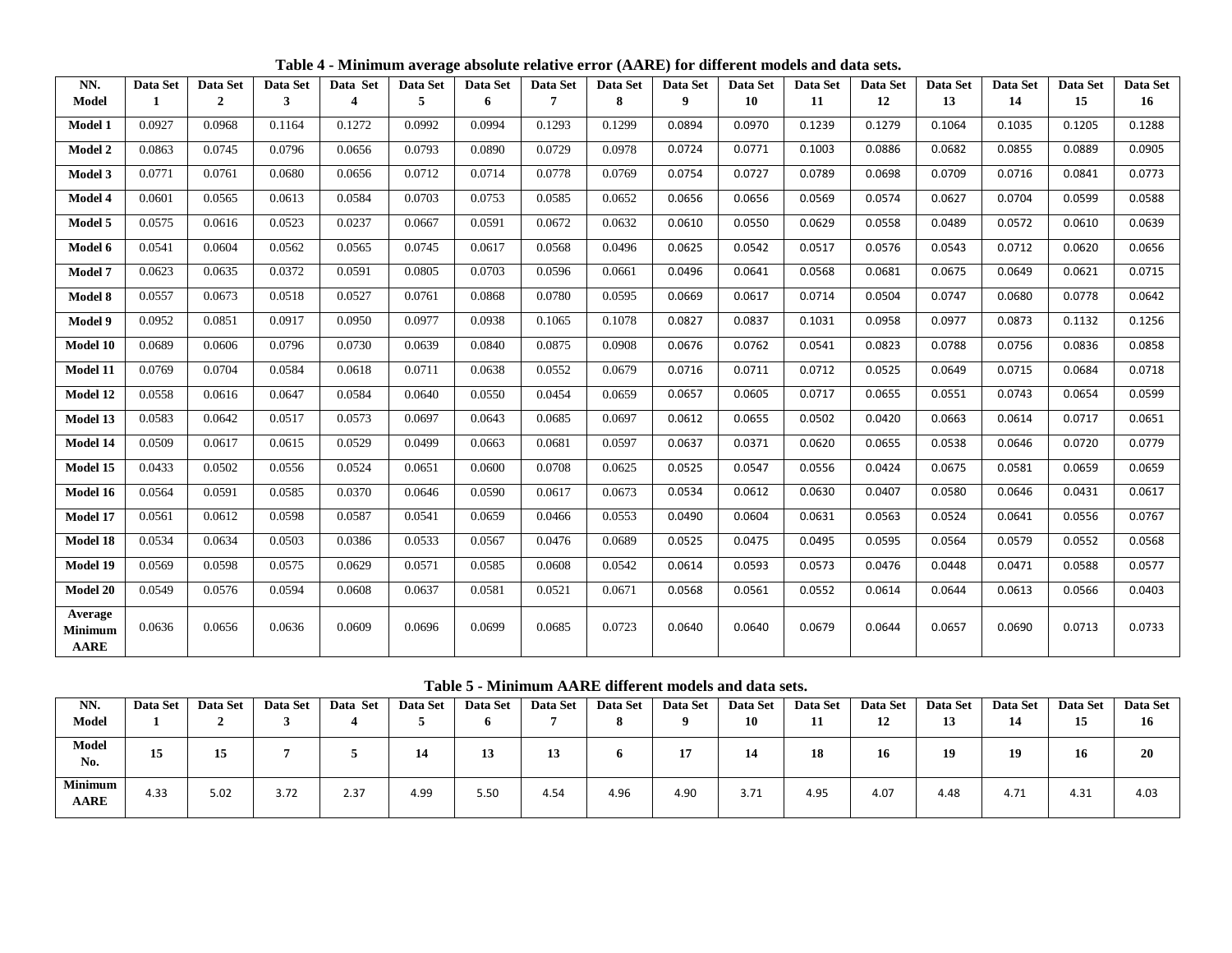#### **Table 6- Correlation coefficient and the error resulted for experimental MMPs and ANN predicted values.**

| Parameter    | AARE   | correlation coefficient |
|--------------|--------|-------------------------|
| Training set | 0.0237 | 0.999                   |
| Testing set  | 0.0325 | 0.998                   |

More models present prediction of gas- oil MMP by researches that are used for pure CO2 or impure CO2. Several models are applied for determination of minimum miscibility pressure of the light hydrocarbon and flue gas. While U-ANN has more universality in comparison with the other models, it can predict minimum miscibility pressure for all types of gas in a wider range of input variable. This model is also accurate and has less error. In order to predict impure CO2 MMP, knowing the pure CO2 MMP value in all of previous models is required, while the new model directly predicts impure CO2 MMP with the effective parameters. Table 7 shows that the average relative error (ARE), average absolute relative error (AARE) and the standard deviation of error for the new proposed model are respectively 0.65 %, 2.37 %, and 3.03 % for 128 data. It should also be noted that Shokir models used 65 data in their model.

## **Table 7- Comparison of the gas–oil MMP obtained from the new U-ANN based model to the calculated gas– oil MMP from different literature models**

|                              | <b>UANN</b>  | Shokir<br>(2007) | Shokir<br>(2007) | Emera<br>and<br>Sarma<br>(2005) | Emera<br>and<br>Sarma<br>(2004) | Dong<br>(1999) | Eakin<br>and<br>Mitch<br>(1988) | Alston<br>et al.<br>(1985) | Alston<br>et al.<br>(1985) | Glaso<br>(1985) | Sebasti<br>an et<br>al.<br>(1985) | Kovari<br>k<br>(1985) |
|------------------------------|--------------|------------------|------------------|---------------------------------|---------------------------------|----------------|---------------------------------|----------------------------|----------------------------|-----------------|-----------------------------------|-----------------------|
| ARE(%)                       | 0.65         | 0.14             | 0.25             | $-0.62$                         | 0.65                            | 2.28           | 63.11                           | $-5.05$                    | $-5.37$                    | $-0.85$         | 1.37                              | $-23.43$              |
| AARE(%)                      | 2.37         | 3.30             | 2.55             | 5.72                            | 4.05                            | 10.19          | 70.40                           | 6.64                       | 7.54                       | 9.33            | 5.93                              | 39.48                 |
| Standard<br>deviation $(\%)$ | 3.03         | 4.67             | 3.11             | 7.15                            | 4.25                            | 15.17          | 46.83                           | 7.51                       | 7.26                       | 7.18            | 7.55                              | 51.69                 |
| Correlation<br>coefficient   | 0.999        | 0.998            | 0.998            | 0.970                           | 0.993                           | 0.910          | 0.50                            | 0.960                      | 0.967                      | 0.970           | 0.950                             | 0.830                 |
| No. Data                     | 128          | 67               | 30               | 61                              | 20                              | 45             | 52                              | 38                         | 30                         | 46              | 60                                | 38                    |
| Pure CO <sub>2</sub>         | $\checkmark$ |                  | $\checkmark$     |                                 | ✓                               |                |                                 |                            | $\checkmark$               | ✓               |                                   |                       |
| Impure CO <sub>2</sub>       | $\checkmark$ | $\checkmark$     |                  | ✓                               |                                 | ✓              | ✓                               | $\checkmark$               |                            |                 | $\checkmark$                      | ✓                     |
| Hydrocarbon<br>and flue gas  | ✓            |                  |                  | ✓                               |                                 |                |                                 |                            |                            |                 |                                   |                       |

Ultimately, to check and confirm the precision of the new U-ANN model, MMPs were calculated for 20 systems not used in building the model for  $CO<sub>2</sub>$  and natural gas displacements of crude oils. The new model effectively predicted the experimental gas–oil MMP, with a high precision, for existence of different non- $CO<sub>2</sub>$  components up to 70mole%, and up to 45.7 mole% of  $C_1$  in the injected natural gas stream (as shown in Tables 8). From Tables 8, the new model gives the precise prediction of the experimental gas–oil MMP for all the tested systems with the lowest average relative error and average absolute relative error among all tested gas–oil MMP correlations.

**Table 8 - Comparison of gas–oil MMP approximated from the new U-ANN model to the experimental MMP and to the calculated MMP from different conventional correlations.**

|                        | <b>UANN</b> | Shokir (2007) | Emera and<br>Sarma (2004) |  |  |
|------------------------|-------------|---------------|---------------------------|--|--|
| ARE(%)                 | 0.16        | 0.19          | 0.05                      |  |  |
| AARE(%)                | 3.75        | 4.47          | 6.69                      |  |  |
| Standard deviation (%) | 4.31        | 6.00          | 9.00                      |  |  |

## **6. Conclusion**

An attempt was made in this study to investigate the application of a neural networks concept for prediction of MMP in a gas injection process. The interrelations of MMP with different compositions of driving gas and reservoir temperature, molecular weight of  $C_7^+$  oil fraction and different compositions of reservoir oil have been analyzed, all of which resulting in the U-ANN model. To have a model more complete and universal than the others, 128 oil and gas samples with experimental MMP data were used. The MMP data derived from literature and slim-tube experiment of Iranian oil reservoirs were employed to train and test the models. Mixing rules were used to decrease the independent variables. The critical property of  $C_7^+$  was estimated with existent practical correlations. 16 data sets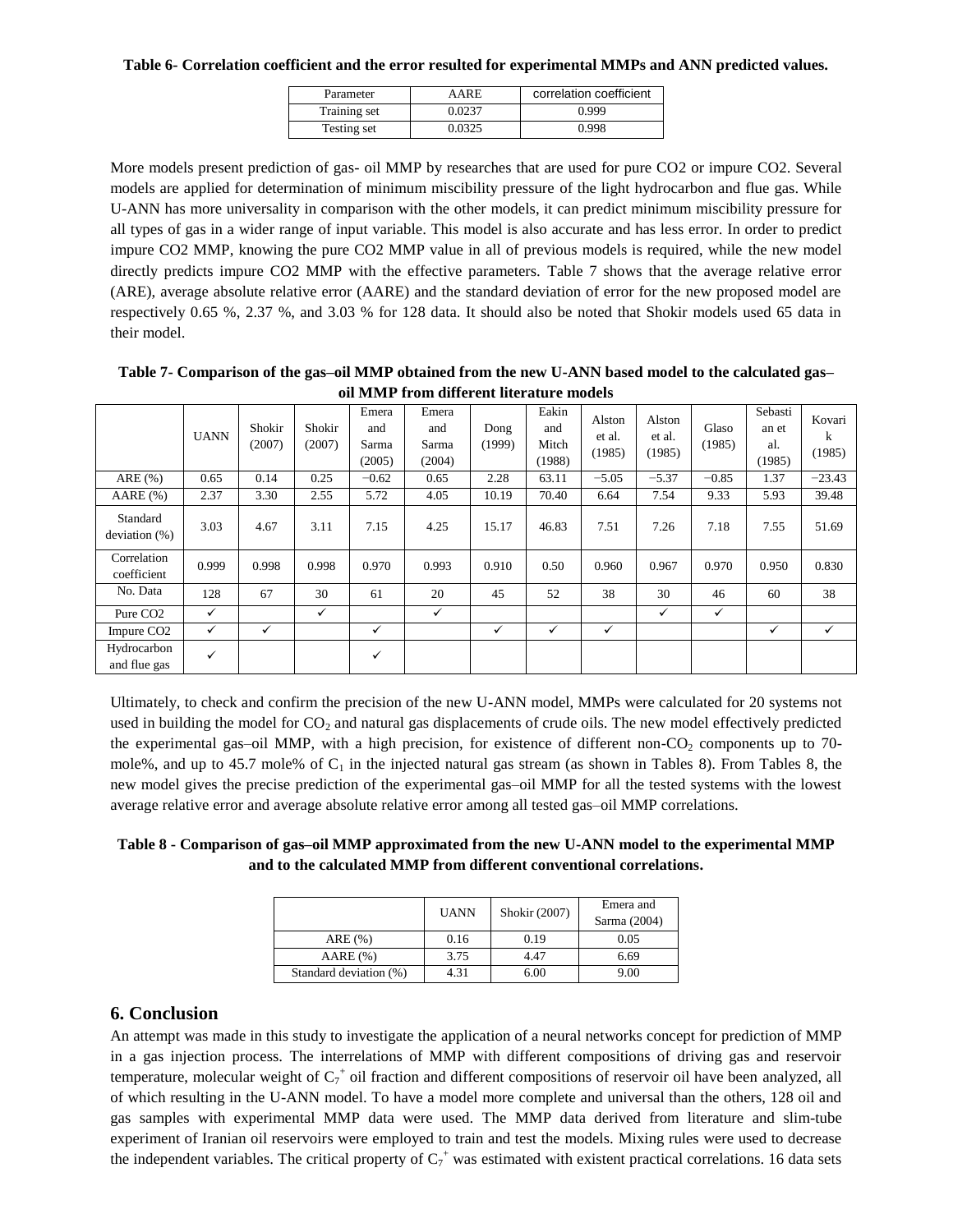were generated with deferent mixing rules as well as with  $C_7$ <sup>+</sup> critical property estimating correlations. Various neural networks architectures were investigated to obtain desired models for predicting MMP as a function of selected input variables. Different scenarios on the number of hidden layers and the number of neurons in each hidden layer were analyzed in order to obtain the best fit to the given data.

The model was successfully applied to pure  $CO<sub>2</sub>$ , impure  $CO<sub>2</sub>$ , flue gas and hydrocarbon gas streams. The comparison between the prediction accuracies of the universal neural network and other methods indicated that the neural network approach was more accurate in predicting MMP. The result showed that the weight-fraction mixing rule with Twu correlation to estimating  $C<sub>7</sub>+\text{critical property provides better results than the other methods. The}$ model was tested with 20 different data which were not used in the network training. The testing results from the U-ANN model and empirical correlations showed that the proposed model can predict the MMP with better accuracy than other available correlations.

Thus, the results of this study suggest that the neural network model with mixing-rules methods is more reliable than other statistical methods for predicting MMP. Specially, under conditions with limited field information, the neural network approach can produce a higher accuracy than other estimating methods.

#### **7. References**

[1] Mansoori, G.A., Savidge, J.L., Predicting Retrograde Phenomena and Miscibility Using Equation of State, SPE Annual Technical Conference and Exhibition, 8-11 October, San Antonio, Texas, 1989.

[2] Wang, Y., Orr, F.M., Calculation of minimum miscibility pressure, Journal of Petroleum Science and Engineering, Volume 73, Issues 3–4, September 2010, pp. 267-271

[3] Nasrifar, Kh., Mosfeghian, M., Journal of Petroleum Science and Engineering, Volume 42, Issues 2–4, April 2004, Pages 223-234

[4] Shokir, E.M. Eissa, M. [CO2–oil minimum miscibility pressure model for impure and pure CO2 streams,](http://www.sciencedirect.com/science?_ob=ArticleURL&_udi=B6VDW-4MTC6JD-1&_user=10&_coverDate=08%2F31%2F2007&_alid=1335660924&_rdoc=1&_fmt=high&_orig=search&_cdi=5993&_sort=r&_st=4&_docanchor=&_ct=1&_acct=C000050221&_version=1&_urlVersion=0&_userid=10&md5=2b50c98b3f882c214828abd1af44aba9) Journal of Petroleum Science and Engineering, Vol.58, No.1, 173-185. 2007

[5] Yellig, W.F. Metcalfe, R.S. Determination and prediction of CO2 minimum miscibility pressure, Journal of Petroleum Technology, Vol.32, No.1, 160-168. 1980

[6] Pedrod, P. Prediction of minimum miscibility pressure in rich gas injection, M.Sc. Thesis Tehran University, Tehran, 1995

[7] Christiansen, L. M. Haines, H.K. (1984) 'Rapid Measurement of Minimum Miscibility Pressure with the Rising-Bubble Apparatus' SPE Reservoir Engineering, Vol.2, No.4, 523-527.

[8] D. Zhou, F.M. Orr Jr., SPE J. 28 (1988) 19–25.

[9] Harmon, R.A., Grigg, R.B., Vapor-Density Measurement for Estimating Minimum Miscibility Pressure, SPE Reserv Eng J, Volume 3, Number 4,p.p 1215–1220, 1988

[10] Orr, F.M. Jensen, C.M. (1984) 'Interpretation of Pressure-Composition Phase Diagrams for CO2/Crude-Oil Systems', SPE Journal, 24 Vol.5, pp. 485-497.

[11Rao, D.N., Lee, J.I., Journal of Petroleum Science and Engineering, Vol. 35, Issues 3–4, August 2002, pp. 247- 262.

[12] Cronquist, C. Carbon Dioxide Dynamic Displacement with Light Oils Reservoir, Fourth Annual U.S. DOE Symposium, Tulsa, USA, 18-23. 1978

[13] Lee, J.I. 'Effectiveness of carbon dioxide displacement under miscible and immiscible conditions' Research Report RR-40, Petroleum Recovery Institute, Calgary, Alberta. 1979

[14] Holm, L.W. Josendal, V.A. 'Mechanisms of Oil Displacement by Carbon Dioxide', Journal of Petroleum Technology, Vol.26, No.12, 1427-1438. 1974

[15] Alston, R.B. Kokolis, G.P. and James, C.F. CO2 minimum miscibility pressure: a correlation for impure CO2 streams, SPE Journal, Vol.25 NO.2, pp.268-274. 1985